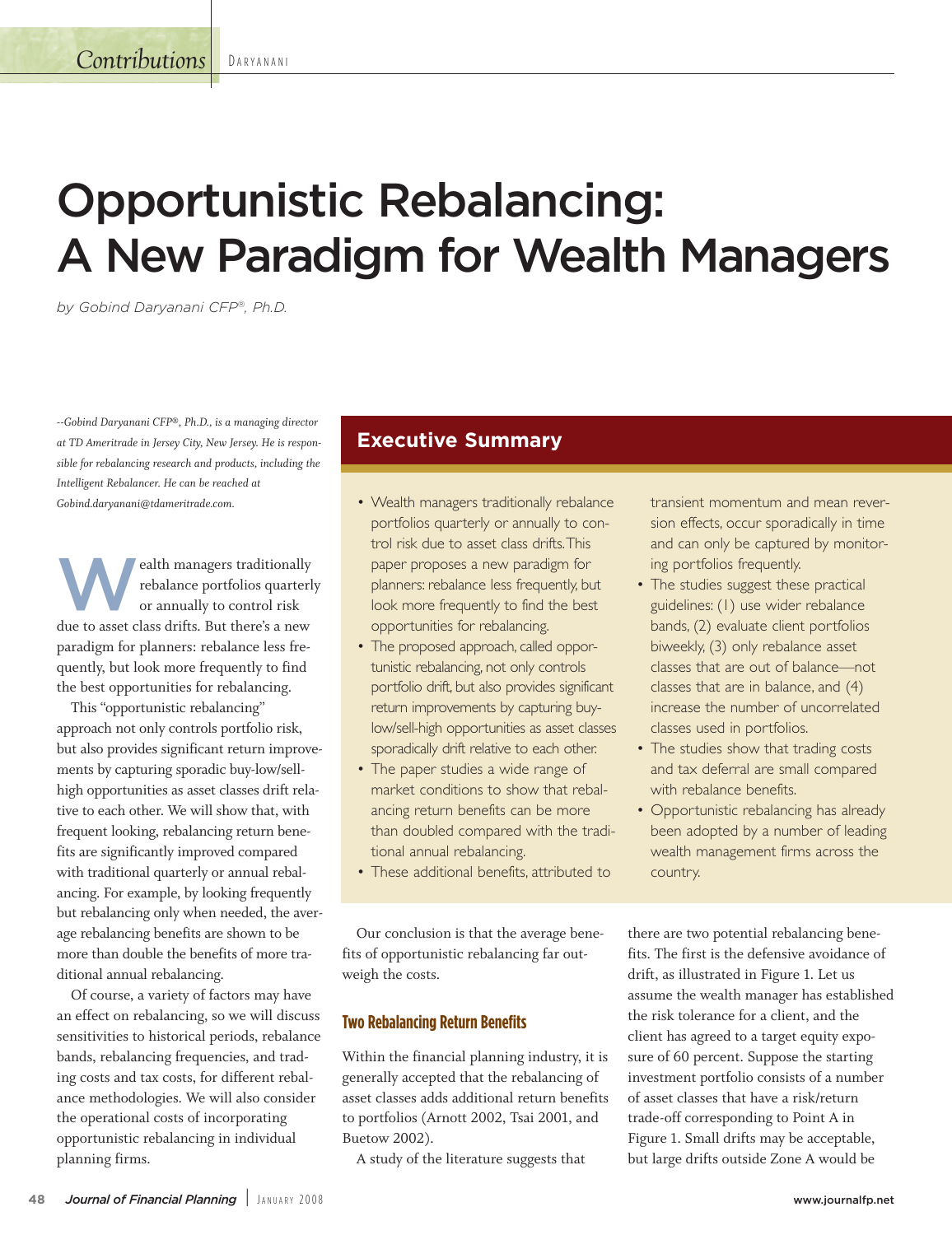# *Contributions*

inconsistent with the investment policy statement (IPS). Typically a 5 percent drift in the equity exposure (55 percent to 65 percent) may be acceptable.

If the portfolio remained unattended, it would stray over time away, from starting-Point A, to other points that are less efficient (have higher risk or lower return, or both) and would violate the client's risk appetite. Rebalancing keeps the portfolio near Point A, thereby controlling risk and return degradations.

For wealth managers who follow strategic asset allocation, rebalancing is necessary maintenance. The need to rebalance is a simple fact of life: the question is not *if*, but *how* you rebalance.

How do planners rebalance? A 2005 survey by this author and the Financial Planning Association of over 100 wealth management firms showed that over 91 percent use some structured rebalancing methodology, while the remaining 9 percent rebalanced ad-hoc based on market conditions.

The survey also showed a preference (over 85 percent) for quarterly, semiannual, or annual rebalancing. Now, if the only objective were to adhere to the IPS and avoid going out of Zone A (Figure 1), and one assumes the drifts over a quarter or a year are small, then rebalancing quarterly or even annually would be adequate. In fact, many studies (Arnott, Goodsall, and Tsai) have shown that there is not much difference in rebalancing benefits between quarterly, semiannual, and annual rebalancing.

A second potential return benefit related to rebalancing can be acquired from capturing buy-low/sell-high opportunities. Consider a portfolio designed with a number of asset classes each having a prescribed target allocation. When the market moves, the allocations of some classes move up or down relative to their targets. These movements provide opportunities to buy asset classes when they are underweighted and to sell securities when they are overweighted.

If you buy a class when it is lower than its target and the class then reverts, your



return increases. The implicit assumption is that the underweighted class is also undervalued and reversion to the mean should imply that future returns are expected to be higher than past returns. For similar reasons, if you sell a class when it is above target and it reverts, your return also increases. This contrarian approach of buying low and selling high can generate additional return, assuming the parameters for rebalancing are set appropriately.

As Goodsall (1994) points out, "Rebalancing is a way of exploiting short-term noise and the volatility of markets and their tendency to overshoot in both directions, and then partially reverse in directions."

Miccolis (2005) expresses this well in describing the periodic table of winning asset classes: "No asset class maintains its spot in the rankings for very long, and there is no discernable pattern as to how any one class moves up or down on the periodic table list from year to year. At more frequent intervals than annual the churn is even more pronounced. There is a lot of relative volatility among asset classes, and what rebalancing does is put this volatility to work for you."

The problem with annual or quarterly rebalancing is that the dates chosen for rebalancing are arbitrary, and thus we cannot possibly expect to catch the juiciest buy-low/sell-high opportunities. For example, most annual rebalancing probably missed the big buy-low opportunities in key dates associated with events like the terrorist attacks on the United States in September 2001; the financial panic during October 2–19, 1987; the Asian stock market crisis of October 7–27, 1997; and many other significant but unprecedented dips or surges in the market that last a few days, but may not even have any identifiable cause.

To catch such transient market moves, which are indeed unpredictable, one needs to watch for them constantly. This intuitive observation has been validated in prior research (Buetow 2002, Arnott 2002), which showed remarkable benefits of daily rebalancing over monthly, quarterly, or annual rebalancing.

In the rest of this paper, we will show that these benefits are significant, that they are robust over a range of market conditions, and that one does not need to go to the extreme of daily rebalancing to capture these rebalancing opportunities.

#### **Description of Experiment**

Prior studies have analyzed a number of rebalancing methodologies such as calendar rebalancing to portfolio benchmark, range rebalancing to rebalance bands, and range rebalancing to the portfolio benchmark (see Plaxo 2002 for definitions). These algorithms are illustrated in Figure 2. In these approaches, the parameters that can be varied are the rebalance bands and the frequency of rebalancing. The rebalance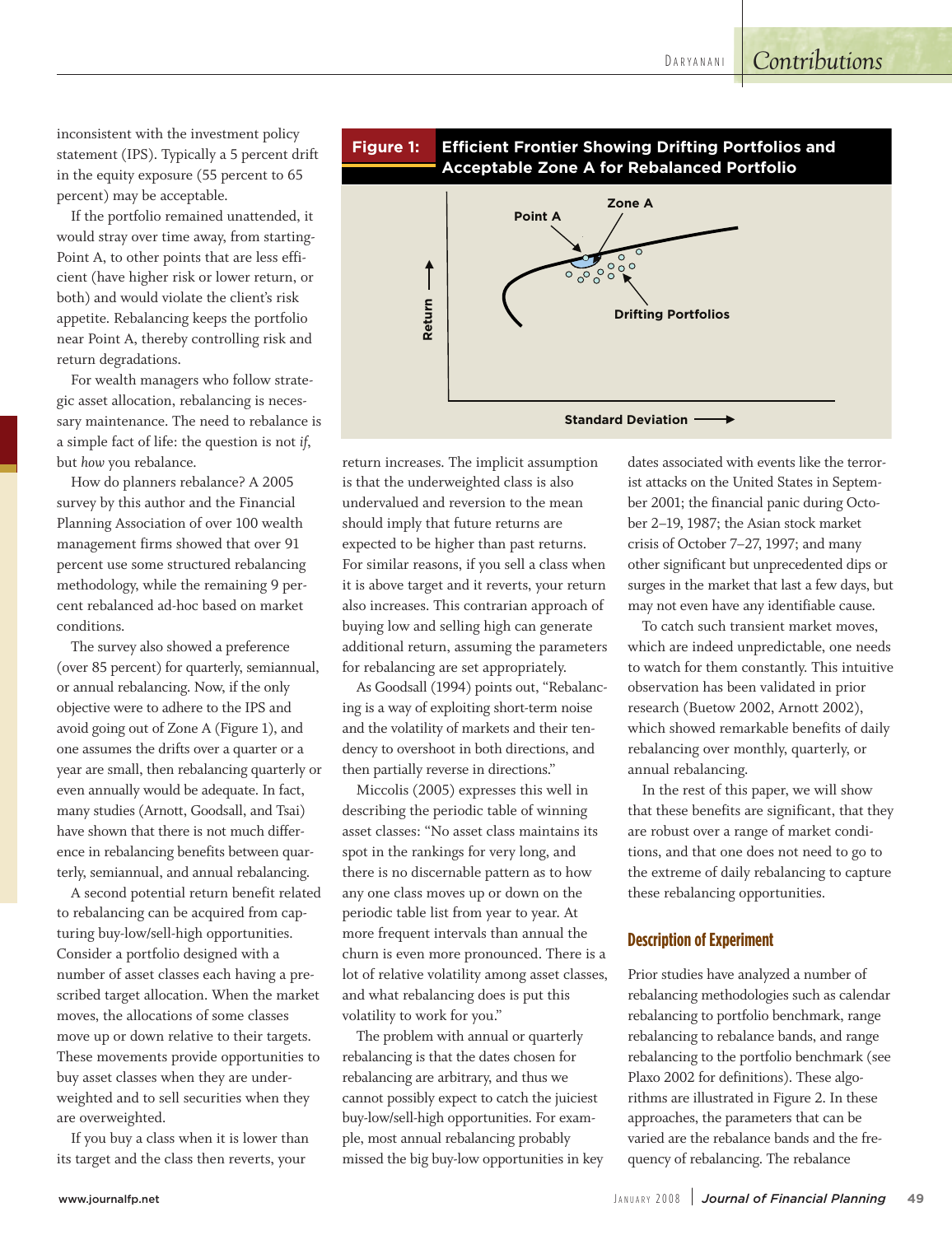

**Calendar Rebalancing:** All classes are rebalanced to the policy benchmark (PB).

**Range Rebalancing to Rebalance Band:** Classes are rebalanced only if at least one class is outside the rebalance bands. Then the out-of-balance bands are brought to the edge of the bands. If there are more than two classes, then other classes may have to be rebalanced to ensure buys are equal to sells. This approach may incur some very small trades.

**Range Rebalancing to Portfolio Benchmark:** Classes are rebalanced only if at least one class is outside the rebalance bands. Then the out-of-balance bands are all brought to the policy benchmark. This may incur some very small trades. If even one asset class is out of band, all asset classes need to be rebalanced to target.

**Range Rebalancing to Tolerance Band:** Classes are rebalanced only if at least one class is outside the rebalance bands. Then the out-of-balance bands are brought to within the tolerance band.

methodology we propose expands the range rebalance methodology to include an additional parameter, the "tolerance band."

Why do we need to consider a tolerance band? If even one asset class was out of balance, rebalancing to the benchmark would require all five asset classes to be

corrected, entailing (at least) five trades.

But if we were to accept a rebalance within a certain tolerance level of the rebalance band, we may be able to correct the one class to within that tolerance with one other buy: that would be two trades, as in the example shown in Figure 2.

This is indeed the way many practitioners rebalance: define a tolerance band and rebalance so that all asset classes are within the tolerance band. This approach will reduce the number of trades. Since this has not been described in prior literature, we have coined the term "range rebalance to a tolerance band" to describe the above. The parameters that are needed to describe the rebalance algorithm are rebalance band, tolerance band, and frequency of looking.

In this study we considered a range of rebalance bands from 0 percent to 25 percent in steps of 5 percent. We then looked to see if any asset class was out of the rebalance band, at different intervals, from annually, semiannually, and quarterly, to monthly, biweekly, weekly, and daily. We use the term "looking" rather than "rebalancing" because we may not need to rebalance (create trades) every time we look or check to see if the asset classes are outside their bands. Note that for the case of a rebalance band of 0 percent, all asset classes must be rebalanced to the portfolio benchmark every time one looks at the portfolio: this sub-case reduces to calendar rebalancing, which is shown in Figure 2.

**Classes.** For the baseline study, we considered a client with a 60/40 (equity/fixed) portfolio consisting of five asset classes: 25 percent U.S. large (S&P 500 Total Return), 20 percent U.S. small (Russell 2000 Total Return), 10 percent real estate investment trusts (Dow Jones REIT Total Return), 5 percent commodities (Dow Jones AIG Total Return), and 40 percent bonds (Bloomberg 7-10 Total Return). This is a typical asset allocation for a conservative client close to retirement.

**Periods.** The 13-year baseline period studied was from January 1, 1992, to December 31, 2004. The portfolio annualized mean and standard deviation for this period were 8.0 percent and 8.5 percent, respectively. The choice of period (that is, only back to 1992) was limited due to the sparse availability of earlier daily prices.

Fortunately, this period was rich in the variety of market conditions, so it can be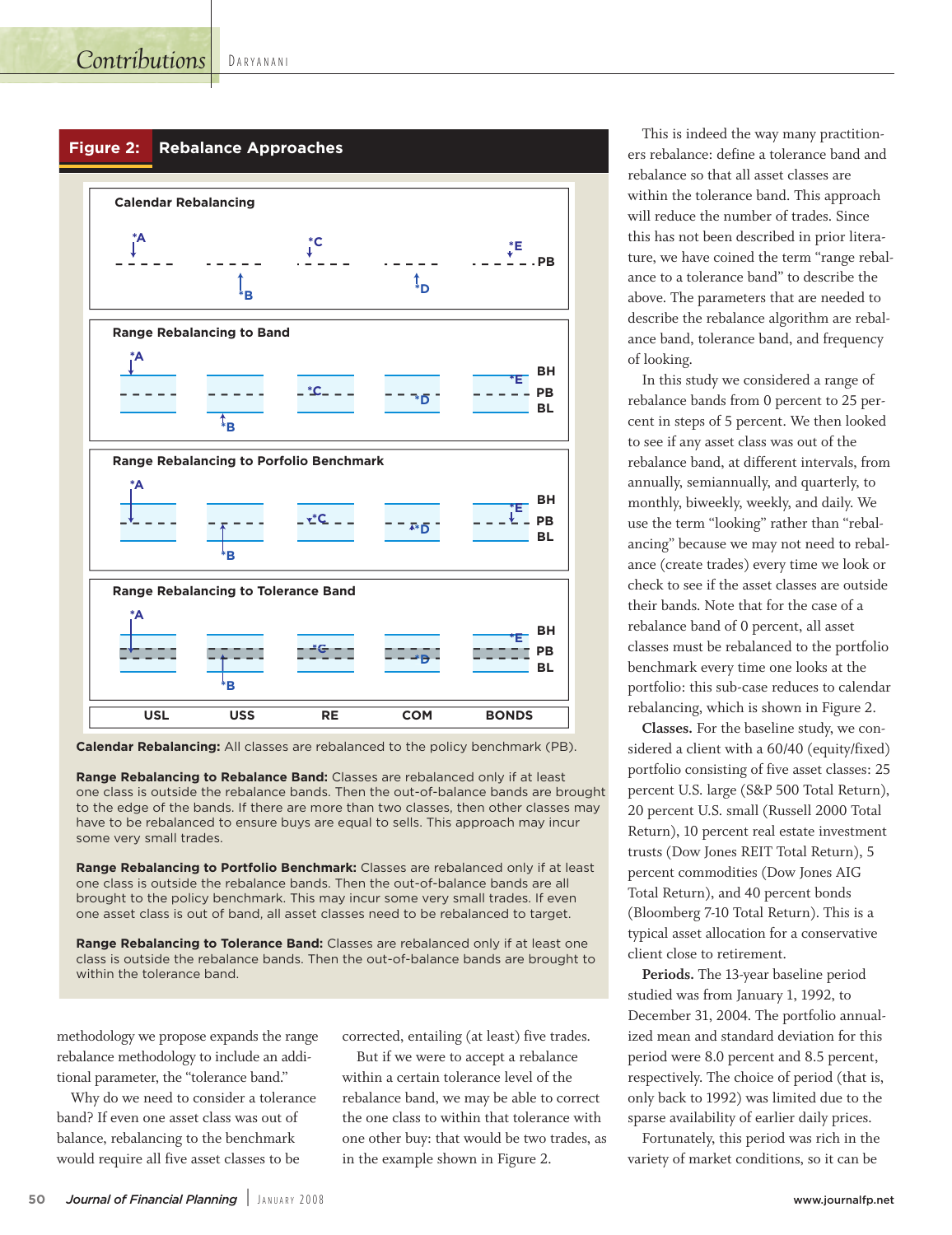D A R Y A N A N I

| Panel A: 12-Month Averaged Geometric Returns |                                      |        |        |        |        |        |        |  |  |  |  |
|----------------------------------------------|--------------------------------------|--------|--------|--------|--------|--------|--------|--|--|--|--|
|                                              | <b>Look Intervals in Market Days</b> |        |        |        |        |        |        |  |  |  |  |
| <b>Rebalance</b><br><b>Bands</b>             | 250                                  | 125    | 60     | 20     | 10     | 5      |        |  |  |  |  |
| 0%                                           | 9.449%                               | 9.381% | 9.362% | 9.260% | 9.137% | 8.895% | 6.868% |  |  |  |  |
| 5%                                           | 9.453%                               | 9.410% | 9.380% | 9.385% | 9.399% | 9.383% | 9.377% |  |  |  |  |
| 10%                                          | 9.484%                               | 9.439% | 9.452% | 9.428% | 9.460% | 9.450% | 9.427% |  |  |  |  |
| 15%                                          | 9.473%                               | 9.521% | 9.519% | 9.533% | 9.534% | 9.511% | 9.498% |  |  |  |  |
| 20%                                          | 9.497%                               | 9.547% | 9.566% | 9.584% | 9.632% | 9.620% | 9.684% |  |  |  |  |
| 25%                                          | 9.359%                               | 9.490% | 9.459% | 9.504% | 9.556% | 9.622% | 9.613% |  |  |  |  |
| 100%                                         | 9.186%                               | 9.186% | 9.186% | 9.186% | 9.186% | 9.186% | 9.186% |  |  |  |  |

**Panel B: Rebalance Return Benefit Relative to No Rebalancing** 

| <b>Look Intervals in Market Davs</b> |       |       |       |       |          |          |          |  |  |
|--------------------------------------|-------|-------|-------|-------|----------|----------|----------|--|--|
| <b>Rebalance</b><br><b>Bands</b>     | 250   | 125   | 60    | 20    | 10       | 5        |          |  |  |
| 0%                                   | 0.26% | 0.19% | 0.18% | 0.07% | $-0.05%$ | $-0.29%$ | $-2.32%$ |  |  |
| 5%                                   | 0.27% | 0.22% | 0.19% | 0.20% | 0.21%    | 0.20%    | 0.19%    |  |  |
| 10%                                  | 0.30% | 0.25% | 0.27% | 0.24% | 0.27%    | 0.26%    | 0.24%    |  |  |
| 15%                                  | 0.29% | 0.33% | 0.33% | 0.35% | 0.35%    | 0.32%    | 0.31%    |  |  |
| 20%                                  | 0.31% | 0.36% | 0.38% | 0.40% | 0.45%    | 0.43%    | 0.50%    |  |  |
| 25%                                  | 0.17% | 0.30% | 0.27% | 0.32% | 0.37%    | 0.44%    | 0.43%    |  |  |
| 100%                                 | 0.00% | 0.00% | 0.00% | 0.00% | 0.00%    | 0.00%    | 0.00%    |  |  |

The best three algorithms are shown in yellow. The bottom row is the no-rebalance case. The 25 percent band shown in green has more than 5 percent equity exposure drift.

sectionalized to provide sensitivities to various market conditions. We have rising, flat, volatile, and trending market conditions. The author believes that this 13-year period of daily data for five representative classes, with daily data with sectionalization, provides reasonable robustness to the conclusions.

**Rebalance and tolerance bands.** The rebalance band is expressed as a percentage of the target allocation. For example, suppose the allocation to an asset class is 20 percent, with a 10 percent rebalance band and a 5 percent tolerance band. Rebalancing would be required only if the class drifted outside the rebalance range of 18–22 percent. Since the tolerance band is 5 percent, it is adequate to bring the class to within 19–21 percent. It is not necessary to bring the class exactly to the target of 20 percent. This study assumes strategic rebalancing, which means that once the bands are set, they are not changed based on market projections. For our analysis we explore rebalance bands of 0, 5, 10, 15, 20, 25, and 100 percent. <sup>1</sup> The tolerance bands were assumed to be 50 percent of the

rebalance bands. <sup>2</sup> The 100 percent band is equivalent to not rebalancing (or very rare rebalancing); the 0 percent band requires rebalancing to the target every time you look (calendar rebalancing).

**Intervals.** For each rebalance band setting, we looked at the portfolio composition at intervals of 1, 5, 10, 20, 60, 125, and 250 days. These are market days, not calendar days, so these intervals closely correspond to looking daily, weekly, biweekly, monthly, quarterly, semiannually, and annually. For emphasis we reiterate that at each interval we look at the portfolio, but conditionally rebalance only if one or more of the classes has strayed outside the rebalance band. Thus, we will be exploring results for 49 rebalancing algorithms (7 bands  $\times$  7 intervals) for each historical period considered.

**Experiment.** Each experiment goes as follows: Consider the five-year period 1992–1996. We start with a portfolio split among the asset classes using the prescribed allocations. For 20-day (monthly) analysis with 20 percent bands for the classes, for example, we use the daily historical price data to derive the 20-day asset class returns.

At the end of the first 20 market days, we inspect the allocations of the five asset classes to see if any class allocation is outside 20 percent of its target. If so, the class needs to be rebalanced. <sup>3</sup> This conditional rebalancing is repeated every 20 market days for the period under consideration. At the end of the period, we use the portfolio end-wealth to compute the geometric return. We repeat this for each of the 49 algorithms. 4

**Rolling periods.** We varied the periods (five-year rolling, ten-year rolling) from 1992 to 2004 to assess the impact of market conditions on rebalancing benefits. Specifically, the nine 5-year periods we studied were 1992–1996, 1993–1997, 1994–1998, and so on until 2000–2004. The four 10-year rolling periods studied were 1992–2001, 1993–2002, 1994–2003, and 1995–2004. We also studied one 3 year shorter period 2002–2004 and the full 13-year period from 1992 to 2004.

**Start-of-month averaging.** In our initial experiments, we observed some anomalous results depending on the starting month. A January 1 start sometimes gave slightly different results from a March 1 start. To smooth these anomalies, we chose to average the results for the 12 first-of-the-month start dates for each experiment. We caution researchers that such 12-month averaging is needed to remove anomalous month-dependent variations in reporting results. Thus, we looked at 15 (rolling and overlapping) periods with 12 monthly starts for each of the 49 algorithms ( $15 \times$  $12 = 180$  data points for each of the 49 algorithms studied).

**Trading costs.** Consistent with current market trading costs for wealth managers, we assumed a flat trading cost (\$20 a trade), independent of the size of the trade. This is in contrast to many prior studies with pension plans where trading is done using futures or blocks of many stocks, and costs are assumed to increase with the size of the trade. In some such studies (Masters 2002), the rebalancing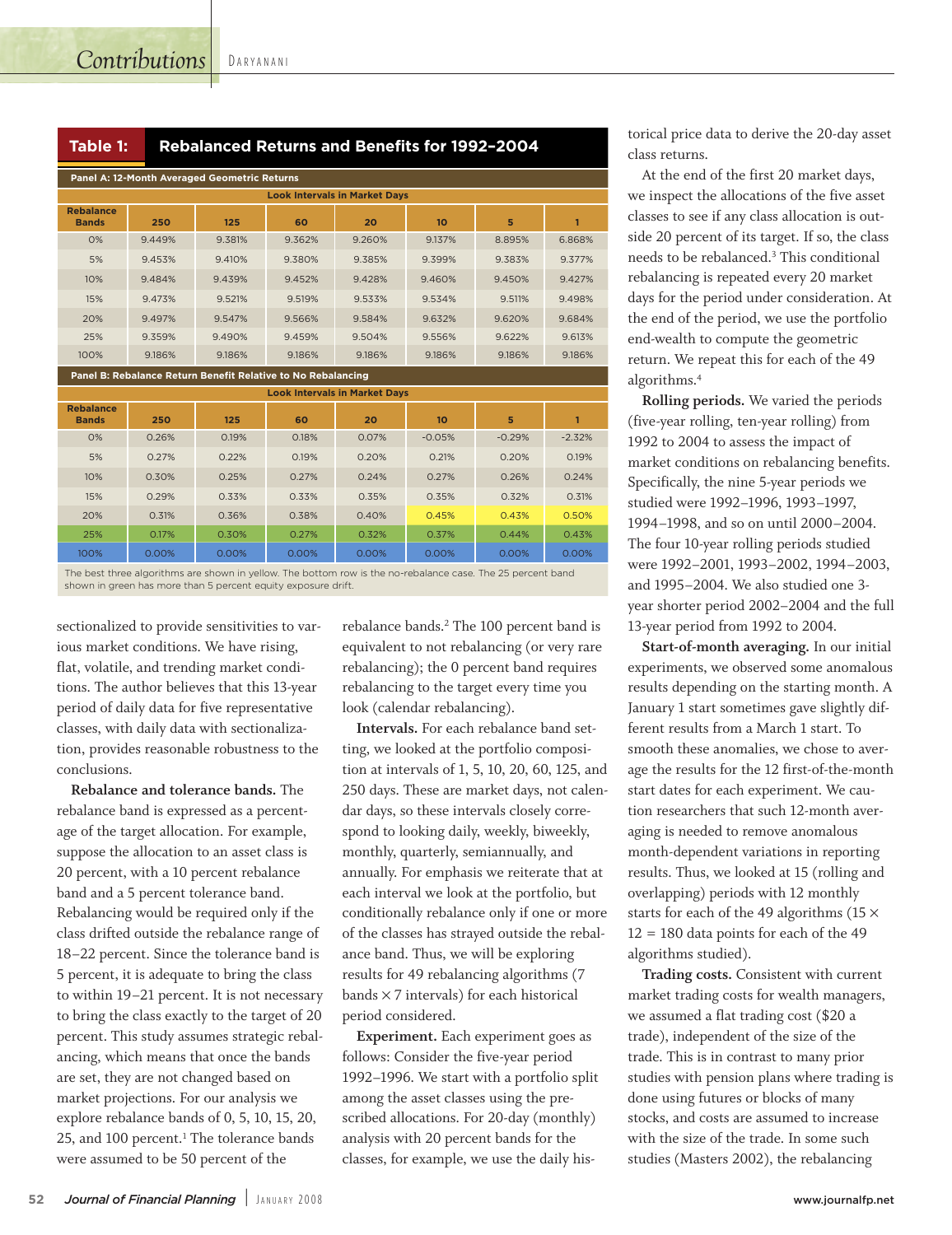bands were determined by considering the trade-off between rebalancing benefits and trading costs—a method that does not apply to the new flat-cost wealth manager's world. The baseline study assumed a \$1 million portfolio (trading cost implications for different size portfolios are described later in the paper).

The remainder of the paper will examine the results of the baseline case, sensitivities to input parameters, practical guidelines for rebalancing, and tax sensitivities.

### **Results for Baseline Case**

**Return differences.** For the 13-year baseline period 1992–2004, the 12-month averaged geometric returns for the 49 rebalance algorithms are shown in Table 1. The data are read as follows: For the rebalance case of 20 percent/60 days, for example, we look at the portfolio every 60 days and rebalance if an asset class drifts by more than 20 percent from its target. The geometric return of this rebalanced portfolio was found to be 9.566 percent. The last row in Panel A with 100 percent bands shows that the return with no rebalancing was 9.186 percent.

Thus, as shown in Panel B, the rebalance return benefit for the 20 percent/60 days case relative to the no-rebalancing case is  $9.566\% - 9.186\% = 0.38\%$ .

In the first part of our study, we will focus on these *return* differences as we change various parameters. A second benefit is the *risk control* provided by a rebalanced portfolio: the risk-adjusted benefits will be described in a later section.

**Preliminary observations.** Note that the first row for 0 percent bands in both panels corresponds to calendar rebalancing to the target. For 0 percent/20 days, we look at the portfolio every 20 days and rebalance classes that are off by even \$.01 (that is, all classes). Not surprisingly, the rebalance return benefit shown in the first row of Table 1, Panel B, is very negative for daily rebalancing due to the associated large trading costs (even at \$20 a trade). As the bands get wider, the rebalancing

| Table 2: |  |  | <b>Sensitivity of Rebalancing Benefits to Market Conditions</b> |
|----------|--|--|-----------------------------------------------------------------|
|----------|--|--|-----------------------------------------------------------------|

| <b>Panel A: Five-Year Trending Markets</b> |                                      |          |          |                                      |                  |          |              |  |  |  |
|--------------------------------------------|--------------------------------------|----------|----------|--------------------------------------|------------------|----------|--------------|--|--|--|
| <b>Rebalance</b><br><b>Bands</b>           | <b>Look Intervals in Market Days</b> |          |          |                                      |                  |          |              |  |  |  |
| $94 - 98$                                  | 250                                  | 125      | 60       | 20                                   | 10 <sup>10</sup> | 5        | $\mathbf{1}$ |  |  |  |
| 0%                                         | $-0.45%$                             | $-0.51%$ | $-0.50%$ | $-0.65%$                             | $-0.84%$         | $-1.08%$ | $-3.16%$     |  |  |  |
| 5%                                         | $-0.46%$                             | $-0.49%$ | $-0.47%$ | $-0.55%$                             | $-0.58%$         | $-0.54%$ | $-0.56%$     |  |  |  |
| 10%                                        | $-0.43%$                             | $-0.48%$ | $-0.40%$ | $-0.48%$                             | $-0.48%$         | $-0.50%$ | $-0.50%$     |  |  |  |
| 15%                                        | $-0.40%$                             | $-0.45%$ | $-0.44%$ | $-0.43%$                             | $-0.45%$         | $-0.45%$ | $-0.51%$     |  |  |  |
| 20%                                        | $-0.36%$                             | $-0.35%$ | $-0.38%$ | $-0.29%$                             | $-0.35%$         | $-0.30%$ | $-0.25%$     |  |  |  |
| 25%                                        | $-0.24%$                             | $-0.24%$ | $-0.34%$ | $-0.38%$                             | $-0.39%$         | $-0.40%$ | $-0.30%$     |  |  |  |
| 100%                                       | 0.00%                                | 0.00%    | 0.00%    | 0.00%                                | 0.00%            | 0.00%    | 0.00%        |  |  |  |
| <b>Rebalance</b><br><b>Bands</b>           |                                      |          |          | <b>Look Intervals in Market Days</b> |                  |          |              |  |  |  |
| $00 - 04$                                  | 250                                  | 125      | 60       | 20                                   | 10               | 5        | $\mathbf{1}$ |  |  |  |
| 0%                                         | $-0.21%$                             | $-0.36%$ | $-0.42%$ | $-0.49%$                             | $-0.61%$         | $-0.83%$ | $-2.76%$     |  |  |  |
| 5%                                         | $-0.20%$                             | $-0.32%$ | $-0.42%$ | $-0.36%$                             | $-0.34%$         | $-0.37%$ | $-0.37%$     |  |  |  |
| 10%                                        | $-0.16%$                             | $-0.30%$ | $-0.29%$ | $-0.31%$                             | $-0.29%$         | $-0.23%$ | $-0.21%$     |  |  |  |
| 15%                                        | $-0.09%$                             | $-0.17%$ | $-0.13%$ | $-0.17%$                             | $-0.19%$         | $-0.16%$ | $-0.19%$     |  |  |  |
| 20%                                        | 0.01%                                | 0.01%    | 0.03%    | 0.02%                                | $-0.02%$         | $-0.01%$ | 0.01%        |  |  |  |
| 25%                                        | 0.27%                                | 0.20%    | 0.17%    | 0.20%                                | 0.19%            | 0.18%    | 0.08%        |  |  |  |
| 100%                                       | 0.00%                                | 0.00%    | 0.00%    | 0.00%                                | 0.00%            | 0.00%    | 0.00%        |  |  |  |

**Panel B: Five-Year Periods with At Least One Volatile Year** 

| <b>Rebalance</b><br><b>Bands</b> | <b>Look Intervals in Market Days</b> |       |       |                                      |                  |          |              |  |  |  |
|----------------------------------|--------------------------------------|-------|-------|--------------------------------------|------------------|----------|--------------|--|--|--|
| $97 - 01$                        | 250                                  | 125   | 60    | 20                                   | 10 <sub>o</sub>  | 5        | 1            |  |  |  |
| 0%                               | 0.54%                                | 0.45% | 0.57% | 0.49%                                | 0.31%            | 0.09%    | $-1.92%$     |  |  |  |
| 5%                               | 0.54%                                | 0.46% | 0.60% | 0.63%                                | 0.57%            | 0.60%    | 0.59%        |  |  |  |
| 10%                              | 0.52%                                | 0.52% | 0.64% | 0.69%                                | 0.69%            | 0.75%    | 0.66%        |  |  |  |
| 15%                              | 0.43%                                | 0.61% | 0.79% | 0.85%                                | 0.74%            | 0.76%    | 0.76%        |  |  |  |
| 20%                              | 0.46%                                | 0.58% | 0.57% | 0.92%                                | 0.84%            | 0.94%    | 0.84%        |  |  |  |
| 25%                              | 0.37%                                | 0.55% | 0.44% | 0.45%                                | 0.50%            | 0.77%    | 0.88%        |  |  |  |
| 100%                             | 0.00%                                | 0.00% | 0.00% | 0.00%                                | 0.00%            | 0.00%    | 0.00%        |  |  |  |
| <b>Rebalance</b><br><b>Bands</b> |                                      |       |       | <b>Look Intervals in Market Davs</b> |                  |          |              |  |  |  |
| $99 - 03$                        | 250                                  | 125   | 60    | 20                                   | 10 <sup>10</sup> | 5        | $\mathbf{1}$ |  |  |  |
| 0%                               | 0.12%                                | 0.03% | 0.05% | $-0.04%$                             | $-0.18%$         | $-0.39%$ | $-2.37%$     |  |  |  |
| 5%                               | 0.12%                                | 0.06% | 0.05% | 0.13%                                | 0.08%            | 0.08%    | 0.07%        |  |  |  |
| 10%                              | 0.11%                                | 0.09% | 0.18% | 0.21%                                | 0.22%            | 0.27%    | 0.18%        |  |  |  |
| 15%                              | 0.13%                                | 0.14% | 0.30% | 0.24%                                | 0.26%            | 0.21%    | 0.22%        |  |  |  |
| 20%                              | 0.01%                                | 0.13% | 0.39% | 0.41%                                | 0.46%            | 0.47%    | 0.39%        |  |  |  |
| 25%                              | 0.10%                                | 0.15% | 0.31% | 0.31%                                | 0.63%            | 0.65%    | 0.74%        |  |  |  |
| 100%                             | 0.00%                                | 0.00% | 0.00% | 0.00%                                | 0.00%            | 0.00%    | 0.00%        |  |  |  |

The best algorithms are show in yellow. The bottom row is the no-rebalance case. The 25 percent band shown in green has more than 5 percent equity exposure drift. **Continued on page 54** 

benefits increase, at least for the shorter intervals. However, for the widest band shown—25 percent—the benefits decrease.

**Portfolio drift constraint.** A practical constraint wealth managers must follow is that the portfolios not drift far from the IPS objective. To adhere to this requirement, we limit equity exposure drifts to 5 percent (for a 60 percent equity exposure

drift up to 65 percent). Our study showed that the 0–20 percent bands stayed within this acceptable band, while the 25 percent band strays off by as much as 7 percent. Thus, while we show the 25 percent results, we will limit our quantitative comparisons to the 42 cases, excluding the 25 percent band results.

**Highlight best algorithms.** For each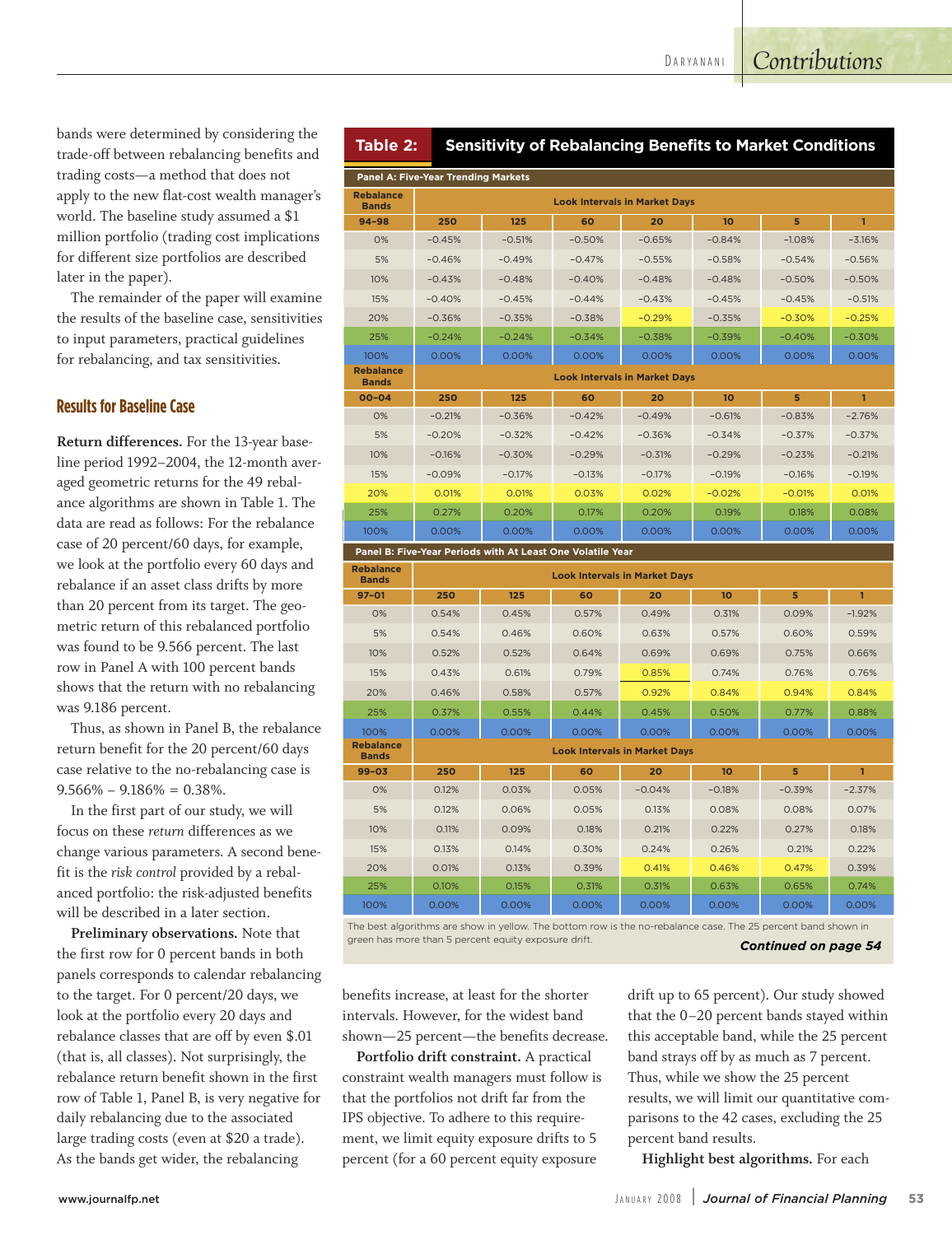D A R Y A N A N I

| Table 2: | <b>Sensitivity of Rebalancing Benefits to Market Conditions</b> |
|----------|-----------------------------------------------------------------|
|          | (Continued)                                                     |

| Panel C: Ten-Year Periods with At Least One Volatile Year |                                      |       |       |                                      |          |          |              |  |  |  |
|-----------------------------------------------------------|--------------------------------------|-------|-------|--------------------------------------|----------|----------|--------------|--|--|--|
| <b>Rebalance</b><br><b>Bands</b>                          | <b>Look Intervals in Market Days</b> |       |       |                                      |          |          |              |  |  |  |
| $92 - 01$                                                 | 250                                  | 125   | 60    | 20                                   | 10       | 5        | $\mathbf{1}$ |  |  |  |
| O%                                                        | 0.21%                                | 0.16% | 0.18% | 0.08%                                | $-0.05%$ | $-0.30%$ | $-2.34%$     |  |  |  |
| 5%                                                        | 0.22%                                | 0.18% | 0.21% | 0.21%                                | 0.22%    | 0.21%    | 0.21%        |  |  |  |
| 10%                                                       | 0.24%                                | 0.22% | 0.27% | 0.25%                                | 0.30%    | 0.29%    | 0.25%        |  |  |  |
| 15%                                                       | 0.21%                                | 0.25% | 0.29% | 0.35%                                | 0.34%    | 0.34%    | 0.32%        |  |  |  |
| 20%                                                       | 0.19%                                | 0.26% | 0.30% | 0.32%                                | 0.48%    | 0.43%    | 0.46%        |  |  |  |
| 25%                                                       | 0.17%                                | 0.23% | 0.18% | 0.19%                                | 0.20%    | 0.30%    | 0.32%        |  |  |  |
| 100%                                                      | 0.00%                                | 0.00% | 0.00% | 0.00%                                | 0.00%    | 0.00%    | 0.00%        |  |  |  |
| <b>Rebalance</b><br><b>Bands</b>                          |                                      |       |       | <b>Look Intervals in Market Davs</b> |          |          |              |  |  |  |
| $94 - 03$                                                 | 250                                  | 125   | 60    | 20                                   | 10       | 5        | $\mathbf{1}$ |  |  |  |
| O%                                                        | 0.59%                                | 0.53% | 0.51% | 0.39%                                | 0.23%    | 0.01%    | $-2.01%$     |  |  |  |
| 5%                                                        | 0.59%                                | 0.56% | 0.53% | 0.52%                                | 0.49%    | 0.51%    | 0.51%        |  |  |  |
| 10%                                                       | 0.60%                                | 0.57% | 0.64% | 0.60%                                | 0.59%    | 0.59%    | 0.56%        |  |  |  |
| 15%                                                       | 0.62%                                | 0.63% | 0.71% | 0.68%                                | 0.66%    | 0.64%    | 0.61%        |  |  |  |
| 20%                                                       | 0.60%                                | 0.75% | 0.67% | 0.79%                                | 0.79%    | 0.81%    | 0.83%        |  |  |  |
| 25%                                                       | 0.57%                                | 0.73% | 0.73% | 0.70%                                | 0.70%    | 0.76%    | 0.77%        |  |  |  |
| 100%                                                      | 0.00%                                | 0.00% | 0.00% | 0.00%                                | 0.00%    | 0.00%    | 0.00%        |  |  |  |

The best algorithms are show in yellow. The bottom row is the no-rebalance case. The 25 percent band shown in green has more than 5 percent equity exposure drift

period studied, we highlight the 12-month averaged algorithms that stand out as significantly better than the others. In this baseline case these are the 20 percent/one day, 20 percent/five days, and 20 percent/ten days algorithms. Will this trend persist as we change input parameters? Is there a basic reason for this apparent pattern? We address these questions in the following section.

## **Sensitivities to Historical Periods**

The historical period studied from 1992 to 2004 exhibited a variety of market conditions, including trending bullish years in the early nineties, volatile bearish years after the turn of the century, and less volatile years in the last part of this period. We studied the sensitivity of rebalancing benefits to market conditions by inspecting 15 sectionalized and full periods from 1992 to 2004, as mentioned earlier. Due to space consideration, we will show only the detailed results for representative periods, and then show the average (and standard deviations) of the 15 periods considered.

In the five-year rolling period from 1994 to 1998 (Table 2, Panel A), which is characteristic of a strong upward trending bull market, rebalancing showed negative returns. The algorithms exhibiting the lowest return penalties were the 20 percent band with one-, five-, and ten-day intervals.

The 2000–2004 period in Table 2, Panel A, is characteristic of a strong persistent downward trending market in one class, namely U.S. large-cap stocks. Disciplined rebalancing consistently took monies from U.S. small cap and plowed it into U.S. large cap, resulting in the reduced returns. Even in such trending periods, the best performance was associated with 20 percent bands, but note that the interval chosen was not material. Similar results were observed for the three periods: 1992–1996, 1993–1997, and 1995–1999.

The remaining ten periods studied, some of them illustrated in Panels B and C of Table 2, included four 5-year periods, all four of the 10-year periods, the entire 13 year period, and the last three years from 2002 to 2004. These periods can be characterized as having at least one volatile year.

The results for these periods exhibited a very consistent pattern. The wider 20 percent bands and one-, five-, and ten-day frequent-looking rebalancing algorithms provide superior returns. The benefits decreased with the wider 25 percent bands; this is because with bands that are too wide, we miss many buy-low/sell-high opportunities.

Calendar rebalancing (0 percent band) and the narrower bands (5, 10, and 15 percent) do not fare well because we find ourselves rebalancing back to the target too soon, thereby curbing upward or downward trends in the classes.

We also observe that the algorithm results for 60, 125, and 250 days are consistently poorer than the one-, five-, and ten-day intervals. While we are preventing portfolio drift in these longer-interval algorithms, the likelihood of capturing sporadic buy-low/sell-high opportunities decreases.

Our observation is consistent with many studies that have shown little difference between quarterly, semiannual, and annual rebalancing. Impressively, we see that the benefits for the one-, five-, and ten-day intervals are significantly better than quarterly or longer interval rebalancing. The few prior studies (Buetow 2002 and Arnott 2002) on daily rebalancing corroborate these results.

The average of all the 15 periods considered is shown in Panel A of Table 3. Each number in this panel is the average of 180 samples (15 periods  $\times$  12 monthly starts). These averages emphasize our observations that more frequent looking and wider bands provide significant benefits over narrower-band, longer-interval strategies. (Table 3, Panel C, shows the average of four 10-year periods.) Note, however, that since these are averages of rolling periods, they will emphasize the middle years more than the tail years.

In particular we see that daily, weekly, or biweekly looking with 20 percent bands roughly doubles traditional annual rebalancing with 20 percent bands. We note that benefits increase as bands are widened, up to 20 percent, and that return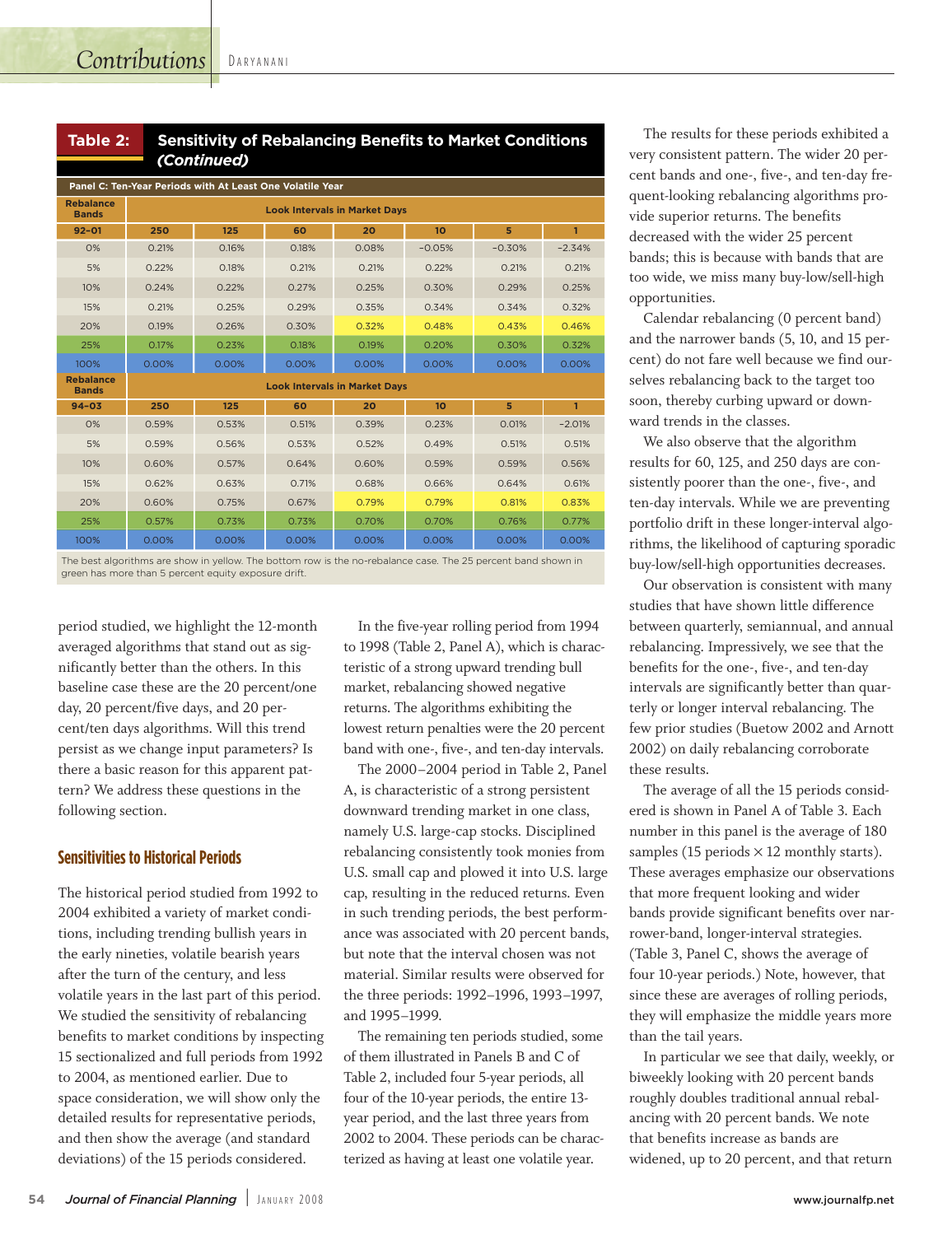D A R Y A N A N I

| Panel A: Averages of Rebalance Return Benefits; 15 Rolling Periods with 12 Monthly Starts |       |       |       |          |                 |          |          |  |  |  |
|-------------------------------------------------------------------------------------------|-------|-------|-------|----------|-----------------|----------|----------|--|--|--|
| <b>Look Intervals in Market Days</b>                                                      |       |       |       |          |                 |          |          |  |  |  |
| <b>Rebalance</b><br><b>Bands</b>                                                          | 250   | 125   | 60    | 20       | 10 <sup>1</sup> | 5        |          |  |  |  |
| O%                                                                                        | 0.13% | 0.07% | 0.08% | $-0.02%$ | $-0.16%$        | $-0.40%$ | $-2.44%$ |  |  |  |
| 5%                                                                                        | 0.13% | 0.09% | 0.11% | 0.10%    | 0.10%           | 0.11%    | 0.09%    |  |  |  |
| 10%                                                                                       | 0.15% | 0.13% | 0.18% | 0.16%    | 0.19%           | 0.18%    | 0.16%    |  |  |  |
| 15%                                                                                       | 0.15% | 0.19% | 0.23% | 0.26%    | 0.25%           | 0.23%    | 0.22%    |  |  |  |
| 20%                                                                                       | 0.16% | 0.22% | 0.25% | 0.33%    | 0.38%           | 0.39%    | 0.38%    |  |  |  |
| 25%                                                                                       | 0.14% | 0.21% | 0.21% | 0.22%    | 0.27%           | 0.30%    | 0.35%    |  |  |  |
| 100%                                                                                      | 0.00% | 0.00% | 0.00% | 0.00%    | $0.00\%$        | 0.00%    | 0.00%    |  |  |  |

**.0( B**  $\Omega$  25<sup>th</sup> Percentile of Rebalance Benefits; 15 Rolling Periods with 12 Monthly Starts (180 Cases)

| <b>Look Intervals in Market Days</b> |       |          |          |          |          |          |          |  |  |
|--------------------------------------|-------|----------|----------|----------|----------|----------|----------|--|--|
| <b>Rebalance</b><br><b>Bands</b>     | 250   | 125      | 60       | 20       | 10       | 5        |          |  |  |
| 0%                                   | 0.01% | $-0.06%$ | $-0.02%$ | $-0.07%$ | $-0.21%$ | $-0.45%$ | $-2.47%$ |  |  |
| 5%                                   | 0.01% | $-0.04%$ | 0.01%    | 0.05%    | 0.05%    | 0.05%    | 0.05%    |  |  |
| 10%                                  | 0.02% | 0.00%    | 0.09%    | 0.10%    | 0.13%    | 0.12%    | 0.11%    |  |  |
| 15%                                  | 0.04% | 0.06%    | 0.12%    | 0.18%    | 0.18%    | 0.16%    | 0.16%    |  |  |
| 20%                                  | 0.03% | 0.07%    | 0.12%    | 0.20%    | 0.27%    | 0.29%    | 0.31%    |  |  |
| 25%                                  | 0.00% | 0.05%    | 0.08%    | 0.12%    | 0.15%    | 0.19%    | 0.22%    |  |  |
| 100%                                 | 0.00% | 0.00%    | 0.00%    | 0.00%    | 0.00%    | 0.00%    | 0.00%    |  |  |

**Panel C: Average for Four 10-Year Peri** 

| <b>Look Intervals in Market Days</b> |       |       |       |       |       |          |          |  |  |  |
|--------------------------------------|-------|-------|-------|-------|-------|----------|----------|--|--|--|
| <b>Rebalance</b><br><b>Bands</b>     | 250   | 125   | 60    | 20    | 10    | 5        |          |  |  |  |
| O%                                   | 0.32% | 0.24% | 0.30% | 0.25% | 0.10% | $-0.13%$ | $-2.15%$ |  |  |  |
| 5%                                   | 0.32% | 0.27% | 0.33% | 0.37% | 0.36% | 0.37%    | 0.37%    |  |  |  |
| 10%                                  | 0.34% | 0.31% | 0.41% | 0.42% | 0.44% | 0.43%    | 0.42%    |  |  |  |
| 15%                                  | 0.36% | 0.36% | 0.42% | 0.51% | 0.48% | 0.47%    | 0.47%    |  |  |  |
| 20%                                  | 0.32% | 0.41% | 0.43% | 0.50% | 0.59% | 0.61%    | 0.62%    |  |  |  |
| 25%                                  | 0.25% | 0.34% | 0.41% | 0.44% | 0.42% | 0.49%    | 0.48%    |  |  |  |
| 100%                                 | 0.00% | 0.00% | 0.00% | 0.00% | 0.00% | 0.00%    | 0.00%    |  |  |  |

The best three algorithms are shown in yellow. The bottom row is the no-rebalance case. The 25 percent band shown in green has more than 5 percent equity exposure drift.

benefits for the wider 20 percent band increases with the frequency of looking, up to biweekly looking.

To study the robustness of the data we also looked at the 25th percentile of the 180 samples as shown in Panel B of Table 3. More frequent looking is the most robust (shows the least spread over cases studied). In contrast, annual rebalancing shows marginal benefits. In some years (trending markets) this approach does well, but over a larger spread of market conditions, the return benefits of annual rebalancing are minimal. Risk control benefits of rebalancing are discussed in a later section.

Our results corroborate prior findings that rebalancing return benefits are negative in trending markets; that rebalancing provides return benefits in average and volatile markets; that quarterly, semiannual and annual rebalancing provides similar benefits; and that daily looking is significantly superior to quarterly or longer algorithms.

The new insight our data provides is that too narrow a band (0, 5, 10, 15 percent) curtail rebalancing benefits because it does not allow classes to ride the up or down trends. On the other hand, too wide a band (25 percent or higher) misses buy-sell opportunities. Our study strongly favors 20 percent bands, as can be seen from the plot of the results in Figure 3. A revelation from our study is that one does not need to go to the extreme of daily looking to capture

these marked improvements; weekly and biweekly looking provides just as much in rebalancing benefits. This last observation has the following practical implication for wealth managers' operations: it is sufficient to cycle through all your clients over a twoweek period to achieve maximum rebalancing benefits.

**Risk control.** Thus far we have studied only the return benefit of rebalancing versus not rebalancing. A second benefit of rebalancing is that it prevents increase in risk exposure.

To study this benefit, we did a Monte Carlo simulation for the un-rebalanced portfolio. The drifted un-rebalanced portfolio strays from the efficient frontier in two directions: vertically downward, corresponding to the return degeneration we have studied, and horizontally, reflecting volatility changes.

Our simulations showed that the average increase in the standard deviation for the 180 cases studied was 0.48 percent. From a risk/return trade-off perspective, this increase in volatility is equivalent to a decrease in return. In particular, assuming a linear slope of the efficient frontier for this portfolio, this increase in volatility is equivalent to a decrease in return of 0.16 percent (slope equals 3.0; equivalent return penalty equals standard deviation shift divided by slope). Thus, the volatilityadjusted rebalancing benefits can be approximated by adding this return correction to the rebalanced return benefits in Panel A and Panel C of Table 3.

We thus see that for our data, the daily, weekly, and biweekly volatility-adjusted rebalancing benefit is approximately 55 basis points (bps) more than with no rebalancing. This is 22 bps better than annual rebalancing with 20 percent bands, and 25 bps better than calendar rebalancing to the benchmark.

A further intuitive observation from the study is that average rebalancing benefits are higher for longer periods than for shorter periods (as illustrated in the bottom of Table 3). This is because longer periods are likely to have more volatile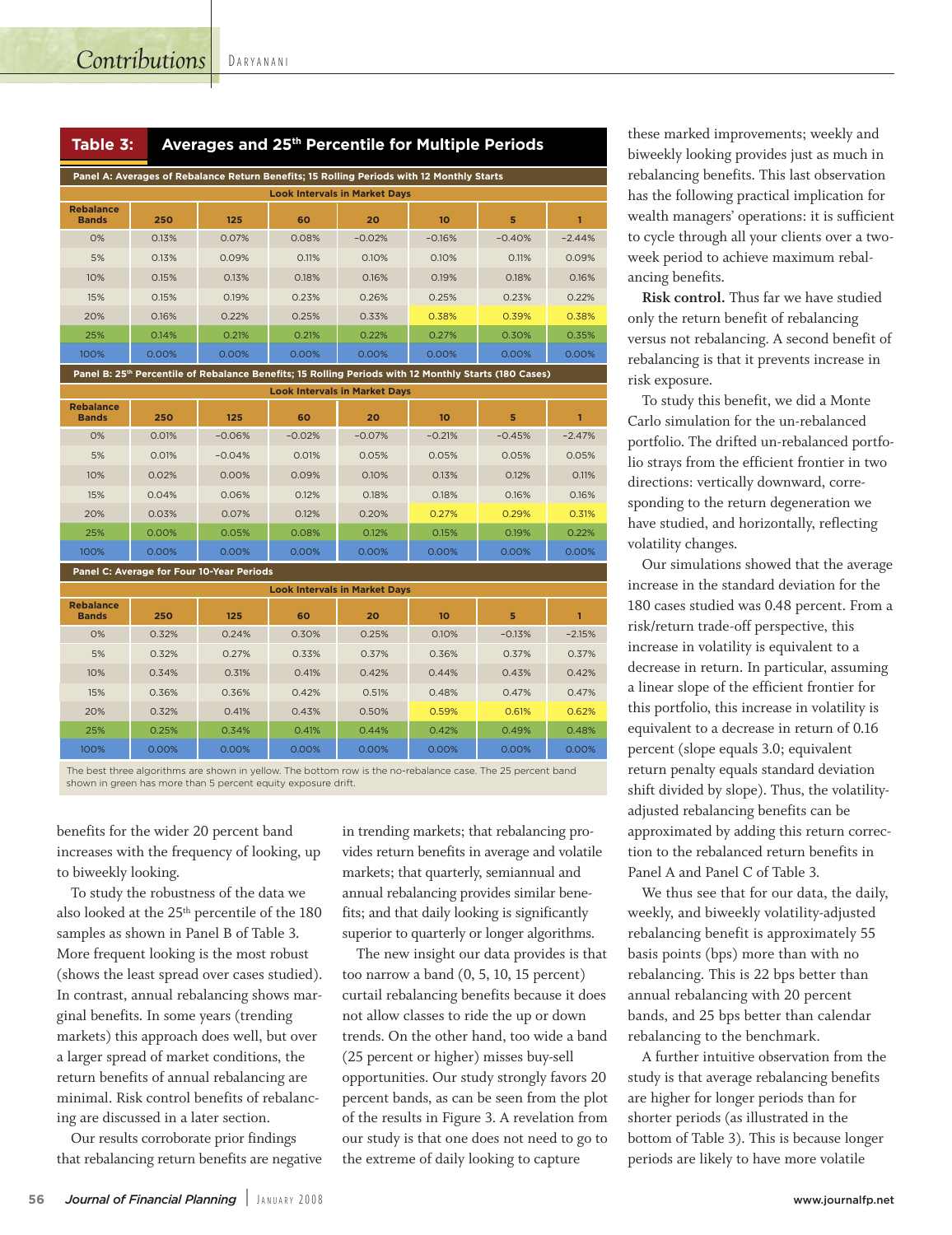# *Contributions*

years where rebalancing benefits most. The average rebalancing benefit over not rebalancing for the four 10-year periods 1992–2001, 1993–2002, 1994–2003, and 1995–2004 was 62 bps for biweekly looking with 20 percent bands. The volatilityadjusted benefit for 20 percent biweekly looking is  $62 + 16 = 78$  bps; this is 30 bps greater than annual rebalancing with 20 percent bands.

Later in this paper we will show that trading costs and tax costs are significantly smaller than these benefits—put another way, rebalancing far outweighs tax and trading cost considerations.

#### **The Shuffle Experiment**

In this section we describe the "shuffle" experiment to gain further insight into the source of the observed rebalance benefits. In this experiment we reordered (shuffled) the returns of the five asset class sets randomly for the 1992–2004 period.

Shuffling is illustrated as follows: suppose that for the 20-day (monthly) algorithms, the returns for the five classes for the second period, February 1992, were 2 percent, 1, –1, 3, and –2 percent. After the shuffle, this set of returns (as a combined group) could shift to the 43rd, 107th, or any other random period. The shuffle changes the ordering but does not change the raw data for the classes; thus, the means, standard deviations, and cross correlations of the shuffled data are exactly the same as the original data.

If these three parameters were sufficient to fully characterize the data for rebalancing purposes, the rebalance benefits should remain unchanged before and after the shuffle. Surprisingly, we found that the benefits of frequent looking entirely disappear after the shuffle (Table 4). Daily, weekly, and biweekly benefits are essentially the same as longer interval benefits!

This leads us to the conclusion that factors other than means, standard deviations, and cross correlations must be accounting for the frequent-look benefits. The observation that shuffling removes non-random





| <b>Look Intervals in Market Days</b> |       |       |       |          |          |          |          |  |  |  |
|--------------------------------------|-------|-------|-------|----------|----------|----------|----------|--|--|--|
| <b>Rebalance</b><br><b>Bands</b>     | 250   | 125   | 60    | 20       | 10       | 5        |          |  |  |  |
| 0%                                   | 0.15% | 0.10% | 0.06% | $-0.01%$ | $-0.12%$ | $-0.37%$ | $-2.39%$ |  |  |  |
| 5%                                   | 0.16% | 0.11% | 0.09% | 0.08%    | 0.09%    | 0.08%    | 0.06%    |  |  |  |
| 10%                                  | 0.17% | 0.13% | 0.12% | 0.11%    | 0.11%    | 0.12%    | 0.11%    |  |  |  |
| 15%                                  | 0.17% | 0.16% | 0.15% | 0.16%    | 0.14%    | 0.16%    | 0.15%    |  |  |  |
| 20%                                  | 0.17% | 0.20% | 0.17% | 0.18%    | 0.18%    | 0.18%    | 0.16%    |  |  |  |
| 25%                                  | 0.19% | 0.17% | 0.18% | 0.19%    | 0.20%    | 0.20%    | 0.19%    |  |  |  |
| 100%                                 | 0.00% | 0.00% | 0.00% | 0.00%    | 0.00%    | 0.00%    | 0.00%    |  |  |  |
| <b>Contract Contract Contract</b>    |       |       |       |          |          |          |          |  |  |  |

 **Table 4: Rebalance Return Benefits for Shuffle Experiment** 

The best algorithms are shown in yellow

correlations in day-to-day returns leads us to the postulate that such serial correlations within the asset classes or cross-serial correlations among the classes must be accounting for the observed benefits.

Other terms sometimes used to describe serial correlation are autocorrelation or momentum (for positive autocorrelation) and mean reversion (for negative autocorrelation). Further data analyses showed that such serial correlations in the source data were sporadic, meaning sometimes serial correlation is there and sometimes not. This sporadic occurrence of serial correlation is also referred to as non-stationary autocorrelation.

Our thesis is that the increased benefits

of frequent looking are attributable to these transient momentum and reversion occurrences that occur sporadically in historical data. The reason wider bands provide a greater benefit is that we permit the momentum to take classes to higher (or lower) levels before rebalancing. Narrower bands choke these momentum drifts.

While these occurrences may not be not predictable, strategic rebalancing does not require us to know *when* they occur, but only depends on the fact that they *do* occur. As long as we look frequently we will capture and benefit from sporadic momentum and reversion.

The shuffle experiment corroborates the conclusion that non-stationary momentum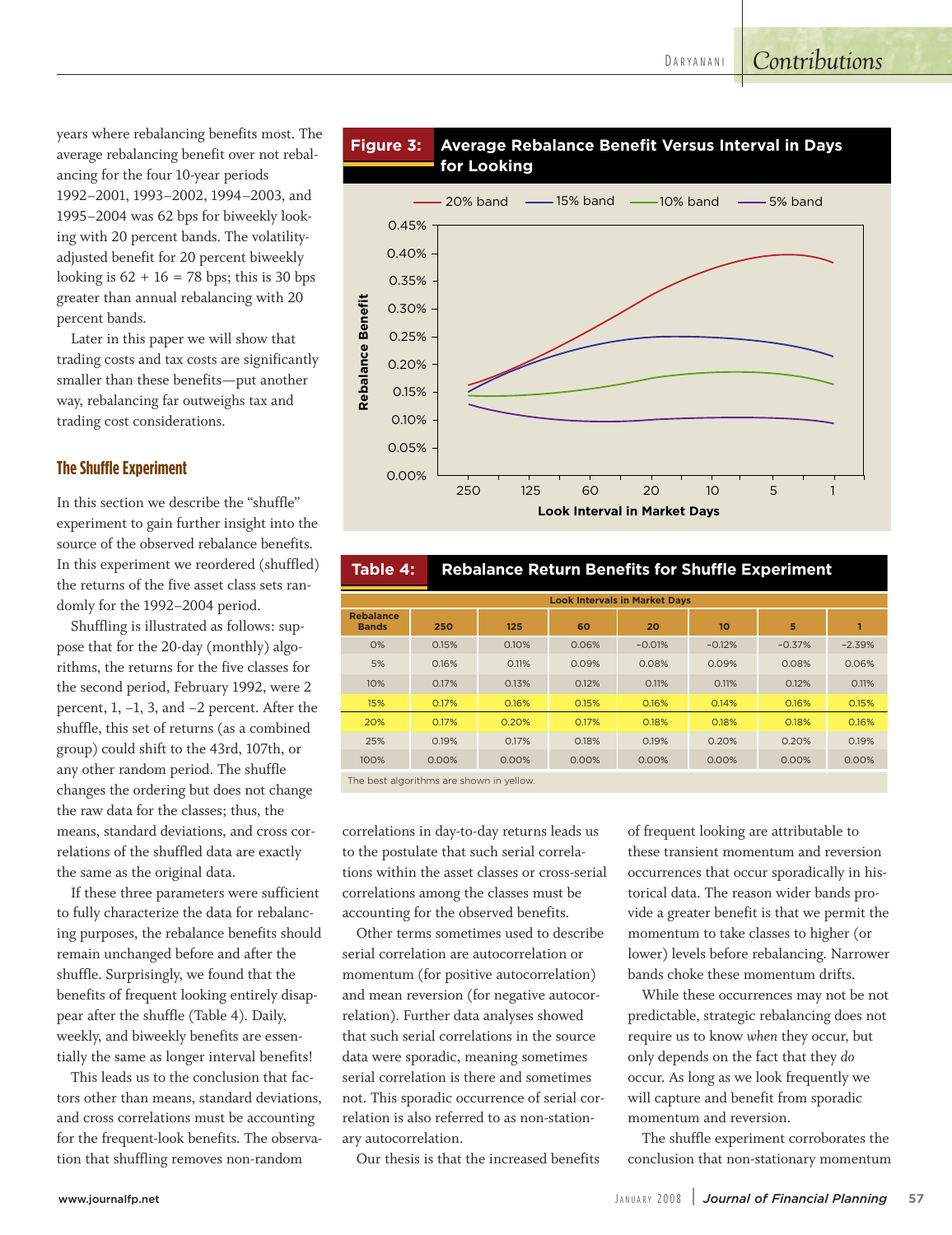| ' Average Classes Requiring Rebalancing Per Year<br>Table 5: |
|--------------------------------------------------------------|
|--------------------------------------------------------------|

| <b>Look Intervals in Market Days</b> |                |                 |                |                |                  |                |                 |  |  |  |  |
|--------------------------------------|----------------|-----------------|----------------|----------------|------------------|----------------|-----------------|--|--|--|--|
| <b>Rebalance</b><br><b>Bands</b>     | 250            | 125             | 60             | 20             | 10 <sup>10</sup> | 5              |                 |  |  |  |  |
| 0%                                   | 5              | 10 <sup>°</sup> | 20             | 60             | 120              | 239            | 1196            |  |  |  |  |
| 5%                                   | 5              | $\overline{7}$  | 11             | 17             | 22               | 27             | 34              |  |  |  |  |
| 10%                                  | $\overline{3}$ | $\overline{4}$  | 5              | 7              | 8                | 9              | 10 <sup>°</sup> |  |  |  |  |
| 15%                                  | $\overline{2}$ | $\overline{3}$  | 3              | $\overline{4}$ | $\overline{4}$   | $\overline{4}$ | 5               |  |  |  |  |
| 20%                                  |                | $\overline{2}$  | $\overline{2}$ | $\overline{2}$ | $\overline{3}$   | $\overline{3}$ | $\overline{3}$  |  |  |  |  |
| 25%                                  | п              |                 | п              |                | $\overline{2}$   | $\overline{2}$ | 2               |  |  |  |  |
| 100%                                 | $\Omega$       | $\Omega$        | $\Omega$       | $\Omega$       | $\circ$          | $\Omega$       | $\circ$         |  |  |  |  |

The bottom row is the no-rebalance case. The 25 percent band shown in green has more than 5 percent equity exposure drift

Average trades generated per year, assuming one trade needed for rebalancing an asset class. Average for 15 rolling periods, 12 monthly starts.

and reversion do occur in historical data, and that the market is not totally efficient. Strategic rebalancing with wider bands and frequent looking, which we've called "opportunistic rebalancing," is a way of capturing alpha and increasing returns from this fundamental phenomenon.

Even in the shuffled data there is a residual-return rebalancing benefit of approximately 17 bps. This also appears for longer quarterly and annual rebalancing algorithms. This residual benefit can be attributed to the control of longer-term return drift which keeps the portfolio near the starting optimal point on the efficient frontier.

Our data suggest that, of the total 55 bps rebalancing benefit, controlling long-term drift return provides a 17 bps benefit, containing long-term drift volatility provides 16 bps benefit, and frequent looking with wider bands to capture short-term momentum and reversion effects provides an additional 22 bps return benefit.

The return and volatility drifts appear to be slow, so they can be controlled with quarterly or even annual rebalancing. The additional benefit coming from short-term momentum and reversion occurrences is transient with unpredictable timing, so one must look frequently to get these benefits.

We therefore conclude that looking frequently will provide additional benefits over the commonly used quarterly or annual rebalancing. The extra benefit comes about because frequent looking captures return benefits associated with shortterm buy-low/sell-high opportunities. Quarterly or annual rebalancing will often miss these short-term opportunities.

#### **Costs of Rebalancing**

When rebalancing, there essentially are three costs: trading costs and tax costs for the client, and operational costs for the wealth manager. We will look into each of these.

**Trading costs.** The average number of classes requiring rebalancing per year for each of the 49 algorithms (for all 180 cases: 15 periods  $\times$  12 monthly starts) is shown in Table 5. Recall that we only trade asset classes that are out of balance but will trade an in-band class if necessary to balance buys and sells.

Our analyses assumed that one fund is traded each time a class requires rebalancing, with a flat cost of \$20, independent of the size of the trade. These trading costs are included in the returns stated in the rebalance benefit tables.

As expected, daily calendar rebalancing requires the largest number of trades since every class is rebalanced every day, and the no-rebalancing (100 percent band) cases did not incur any trades.

Note that the numbers of trades per year decreases as the bands are widened and increases slightly as the look frequency increases. Interestingly, our favorite wider bands with frequent looking only incurred an average of two to three trades a year,

which is even less than a systematic quarterly rebalancing.

To get a calibration on trading costs relative to the rebalancing benefits, let us consider the following example. Suppose three classes required rebalancing in a year and each class correction required us to trade one fund per asset class. With a flat cost of \$20 a trade, the total trading cost would be \$60. On a \$1 million account this translates to 0.6 bps. This is a small percentage of our observed rebalancing benefits of 55 bps, <sup>5</sup> though in smaller (larger) portfolios the trading cost would have a proportionally larger (smaller) impact.

We conclude that in a world with such current low trading costs, which are trending downward, wealth managers should not let trading costs be a significant driver in the selection of rebalancing algorithm. Trading costs will be much less than 5 percent of the rebalance benefits.

**Tax costs.** If an asset class needs to be sold, and we have a choice, it certainly makes sense to sell securities in that class from a tax-deferred account rather than a taxable account if gains will be realized in the taxable account. Conversely, sell these securities from the taxable account if losses can be garnered. The significance of tax costs relative to rebalancing benefits can be assessed as follows.

An asset class has risen in value and is now overweighted, and suppose rebalancing it requires selling \$100,000 of a security from a taxable account. Suppose also that the long-term gain on this security is \$25,000, which would realize a tax of \$5,000, assuming 15 percent capital gains and 5 percent state tax rates. For a \$1 million client, \$5,000 translates to 50 bps. Is the net cost to the client 50 bps? Not really, as the realization of gains also increases the basis of the security and that needs to be folded into the total cost to the client. The annualized net cost to the client is the opportunity cost of investing the \$5,000. If one assumes an annual after-tax return of 4 percent, the cost to the client is \$200 (4 percent of \$5,000), or 2.0 bps a year, which will most likely be significantly less than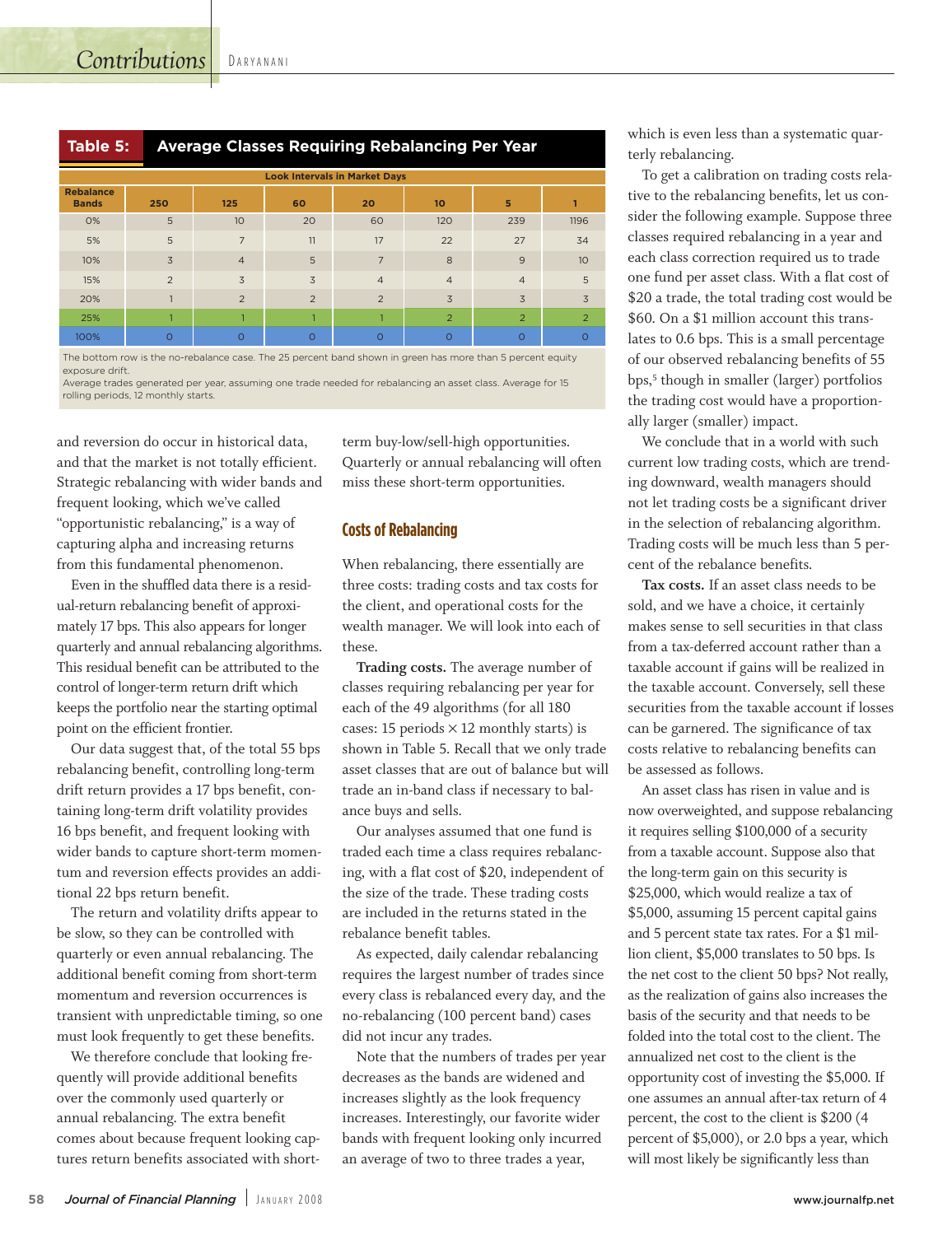# *Contributions*

D A R Y A N A N I



expected rebalancing benefits, and rebalancing will win. The key point we are making is that from an end-wealth perspective, rebalancing benefits need to be compared not with the costs associated with *realizing* taxes, but rather with the much lower cost of not *deferring* taxes.

We have repeated these experiments in taxable accounts and have found that the tax-deferral penalties incurred due to rebalancing in a taxable account are in the range of 5 bps. This study has not been included due to space limitations. These tax costs are less than 10 percent of the rebalance benefits of 55 bps.

But reasons other than end-wealth sometimes dictate wealth mangers' counsel: clients may have a different perspective on the immediate payment of taxes, and that subjective consideration may induce wealth managers to take the risk of not rebalancing an overweighted class, which all too often also may translate to the risk of losing principal. Note that tax-loss harvesting does offset taxes on gains and should be pursued aggressively as these opportunities present themselves.

In summary, an end-wealth analysis should compare rebalancing benefits with the cost of not deferring taxes (*not* with the cost of realizing taxes). Based on the results discussed above, rebalancing benefits will far exceed the benefits obtained from deferring the taxes on the realization of gains.

**Operational costs.** Even if you don't trade frequently, our recommended biweekly looking could potentially increase a wealth manager's operations costs. This is the primary cost associated with the new paradigm of frequent looking/trading less.

From a practice perspective, there are two components to rebalancing human capital. The first is looking to check if the asset classes are out of balance (looking cost). The second cost is that of correcting the out-of-rebalance classes (rebalancing trade-generation costs).

Our suggested approach results in two to three rebalancing events a year incurring trading costs, which is not significantly different from quarterly rebalancing tradegeneration costs. The suggested method differs in that these events may be unscheduled, and that there needs to be a process in place to identify the buylow/sell-high opportunities.

The looking cost associated with frequent looking is definitely higher than with quarterly rebalancing. But practitioners who use portfolio management systems may be able to readily look for out-of-balance portfolios with relatively little effort. For advisors charging fees based on assets under management, the additional fees generated from the extra returns associated with looking frequently should more than cover these additional costs.

Further, net cost reductions can be

achieved by incorporating available software technologies that automate the looking and the trade-generation processes.

## **Practical Guidelines**

In this section we will comment on practice management guidelines that may be useful to wealth managers. Some of these guidelines come from our analyses; others are based on discussions with leading wealth management firms.

**Asset classes, sub-classes, and bands.** The majority of wealth managers follow modern portfolio theory and organize their clients' portfolios in classes and subclasses, and have a buy list of funds (or other securities) for each sub-class. The survey conducted with the Financial Planning Association in 2005 suggests that most planners use 6 to 13 classes. Rebalancing benefits can be increased by using more uncorrelated classes, to increase the number of buy-low/sell-high opportunities. In contrast, the move to lump a number of equity classes into a core holding (for the purpose of reducing trading costs or gaining tax deferrals) is contrary to our studies, which show that rebalancing benefits swamp these costs.

Our study of sensitivity of rebalancing benefits to equity exposure corroborates these conclusions. Figure 4 shows these results for the period 1995–2004. With 100 percent equity exposure, the bond exposure is 0 percent, the number of asset classes reduces to four, and rebalance benefits decrease. Part of the reduction is also attributed to the fact that these four asset classes have a stronger cross correlation. To the other extreme, with 0 percent equity exposure, we are reduced to one asset class and of course there is no rebalancing benefit. Further studies are warranted on rebalancing benefits versus number of classes with different correlations.

We postulate that rebalancing benefits will increase as we increase the number of uncorrelated asset classes and as the volatility of these classes increases. We